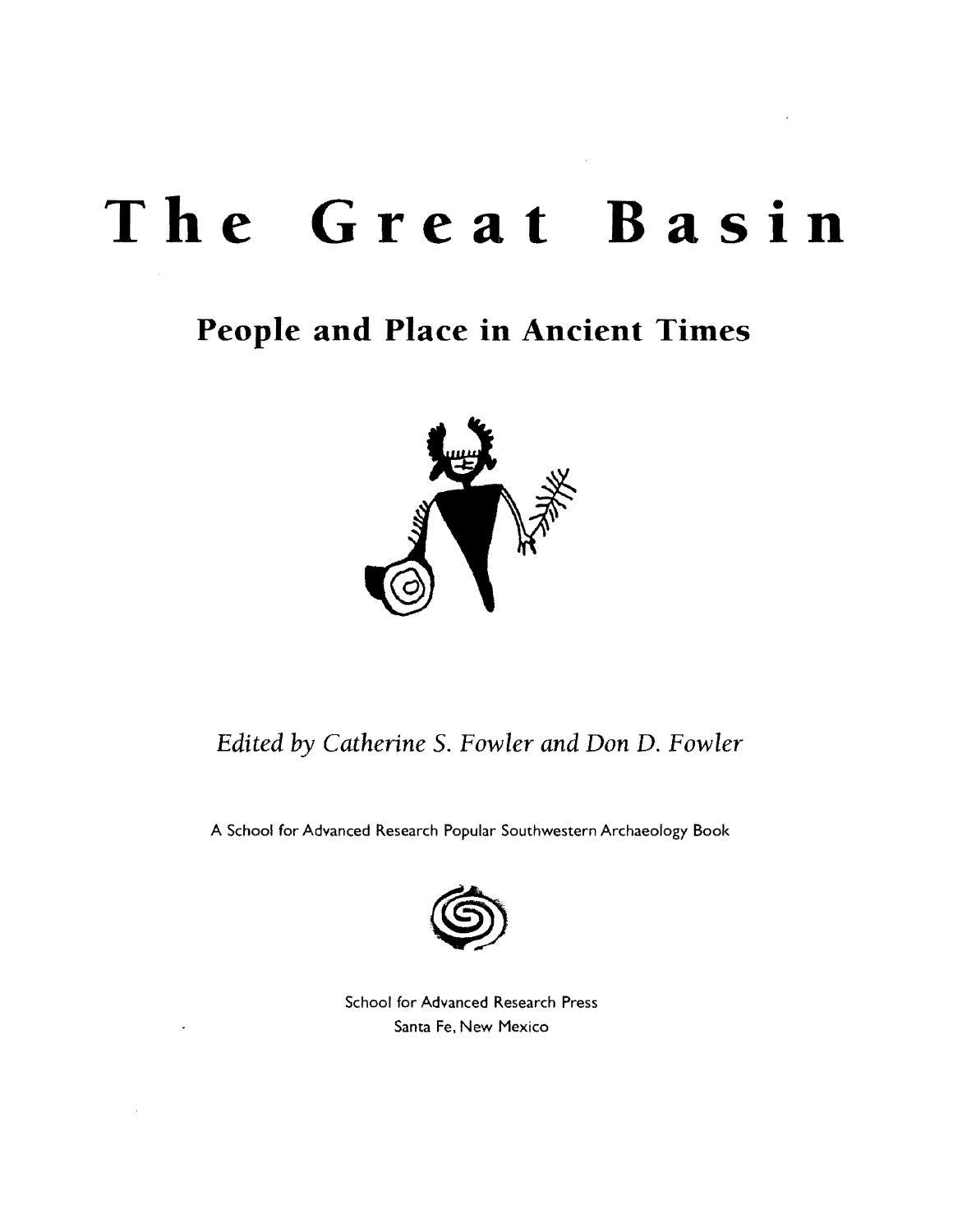School for Advanced Research Press Post Office Box 2188 Santa Fe, New Mexico 87504-2188 www.sarpress.sarweb.org

Co-Director: Catherine Cocks Copy Editor: Jane Kepp Designer and Production Manager: Cynthia Dyer Maps: Molly O'Halloran Proofreader: Margaret J. Goldstein Indexer: Ina Gravitz Printed in China by C&C Offset Printing Co., Ltd

Library of Congress Cataloging-in-Publication Data The Great Basin: people and place in ancient times / edited by Catherine S. Fowler and Don D. Fowler. p. cm. - (Popular Southwestern archaeology book) Includes index. ISBN 978-1-930618-95-4 (cl : alk. paper) - ISBN 978-1-930618-96-1 (pa : alk. paper) 1. Indians of North America---Great Basin---Antiquities---Popular works. 2. Paleo-Indians-Great Basin-Popular works. 3. Great Basin-Antiquities-Popular works. I. Fowler, Catherine S. II. Fowler, Don D., 1936 E78.G67G75 2008 979-dc22 2008016298

Copyright © 2008 by the School for Advanced Research.

All rights reserved. International Standard Book Numbers cloth 978-1-930618-95-4 paper 978-1-930618-96-1 First Edition 2008

 $\overline{a}$ 

Cover photographs: front, Deep Grooves site, photograph courtesy of Alanah Woody, Nevada Rock Art Foundation; back, Lagomarsino, photograph courtesy of Angus QUinlan, Nevada Rock Art Foundation. Frontispiece: Coso-Style patterned body anthropomorphs, Coso Range, California; adapted by Cynthia Dyer from Heizer and Baumhoff. *Prehistoric Rnck Art of Nevada and Eastern Califomta*  (Berkeley: University of California Press, 1962): ii.

 $\hat{\mathcal{A}}$  and  $\hat{\mathcal{A}}$  is the set of the set of the set of the set of  $\hat{\mathcal{A}}$ 

 $\mathcal{L}^{\mathcal{A}}(\mathbf{x})$  , we can assume that  $\mathcal{L}^{\mathcal{A}}(\mathbf{x})$  ,  $\mathcal{L}^{\mathcal{A}}(\mathbf{x})$  , and  $\mathcal{L}^{\mathcal{A}}(\mathbf{x})$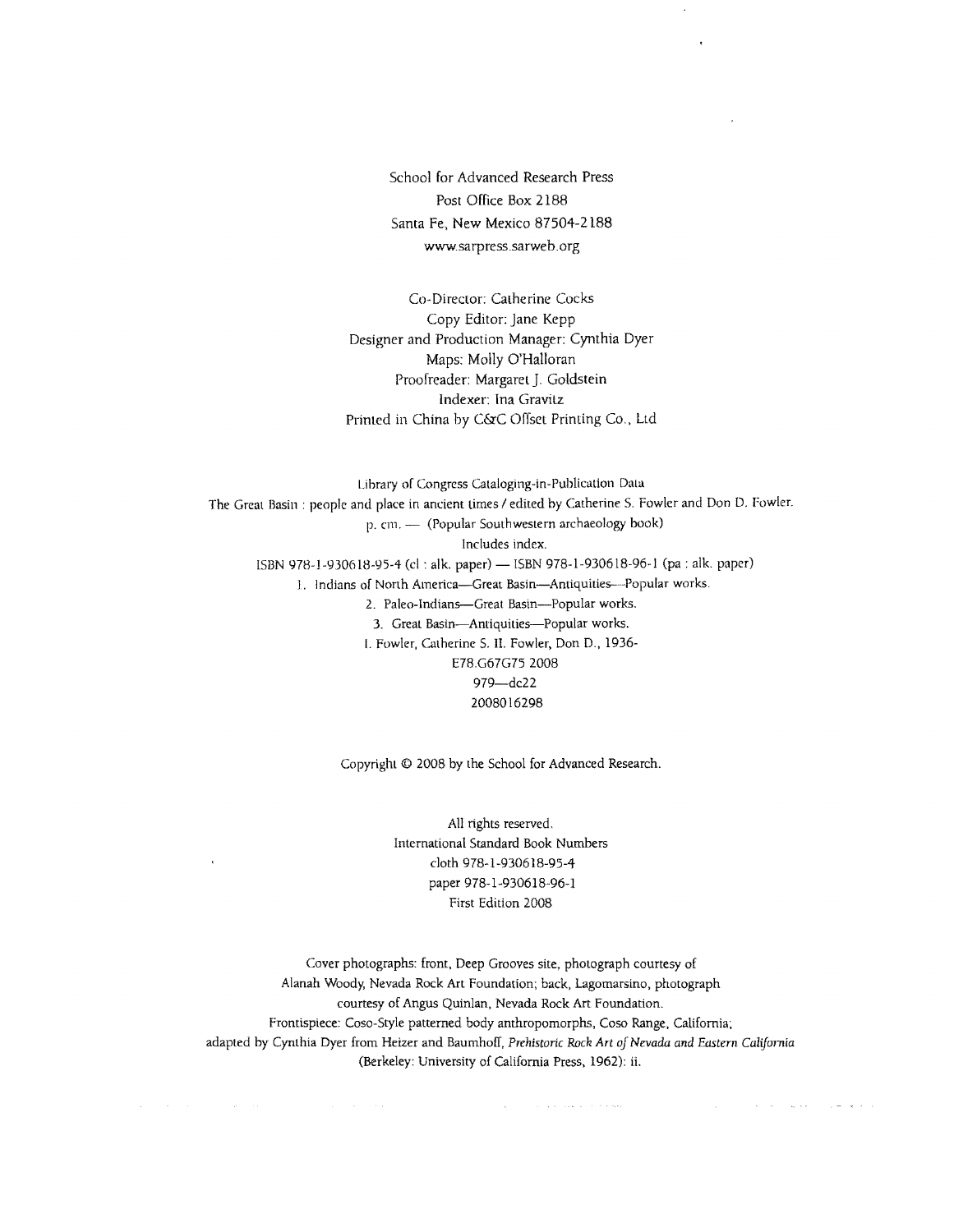# **The Eatly Peopling of** the Great Basin

*Bryan Hockett, Ted Goebel, and Kelly Graf* 

Who were the earliest inhabitants of the Great Basin, and how did they make a living? These are deceptively simple questions. In truth, we do not know precisely when the first people arrived and where they came from, although we do know they were hunter-gatherers. Many archaeologists have devoted their careers to answering these questions. Each generation has benefited from the knowledge and experience of previous researchers, steadily building a richer portrait of environments and the peoples who lived in them in the distant past.

The history of research on the earliest inhabitants of the Great Basin must be seen in relation to searches for the earliest human inhabitants of the Western Hemisphere. The first demonstrated relationship between ancient humans and late Ice Age animals came at the Folsom site in eastern New Mexico in the 1920s. An even earlier human occupation was found in the 1930s at the Clovis site, also in New Mexico. Radiocarbon dating later allowed archaeologists to define a Clovis "era" dating from about 13,100 to about 12,800 years ago. The Folsom interval was dated around 12,800 to 12,000 years ago.

#### **The Clovis Era**

For more than seven decades, from the 1930s until very recently, the earliest clearly documented archaeological artifacts and sites all across North America dated from the Clovis era, actually a brief span of about 400 years. The people of that time practiced a remarkably uniform set of lifeways continent-wide. They made distinctive spear points,

-<br>She can be exploited and as

skillfully flaked on both sides with a long groove, or "flute," down the center (fig. 5.2), which they effectively used to hunt large game animals such as mammoths and bison. Some researchers theorize that the relatively sudden, Widespread appearance of Clovis artifacts represents the rapid spread of people traveling from northeast Asia across the Bering land bridge into Alaska and down into what is today the continental United States. Others argue that it represents the spread of a new technology among small populations of hunter-gatherers who had already been in North America for a thousand years and perhaps longer. Given the current state of evidence. either interpretation might be valid.

Clovis points turn up in the Great Basin, but none has ever- been found in a well-stratified, welldated context, and none has ever been found with



Figure 5.2. A Clovis point made of white chert from northeastern Nevada.

 $\Delta\phi$  and  $\Delta\phi$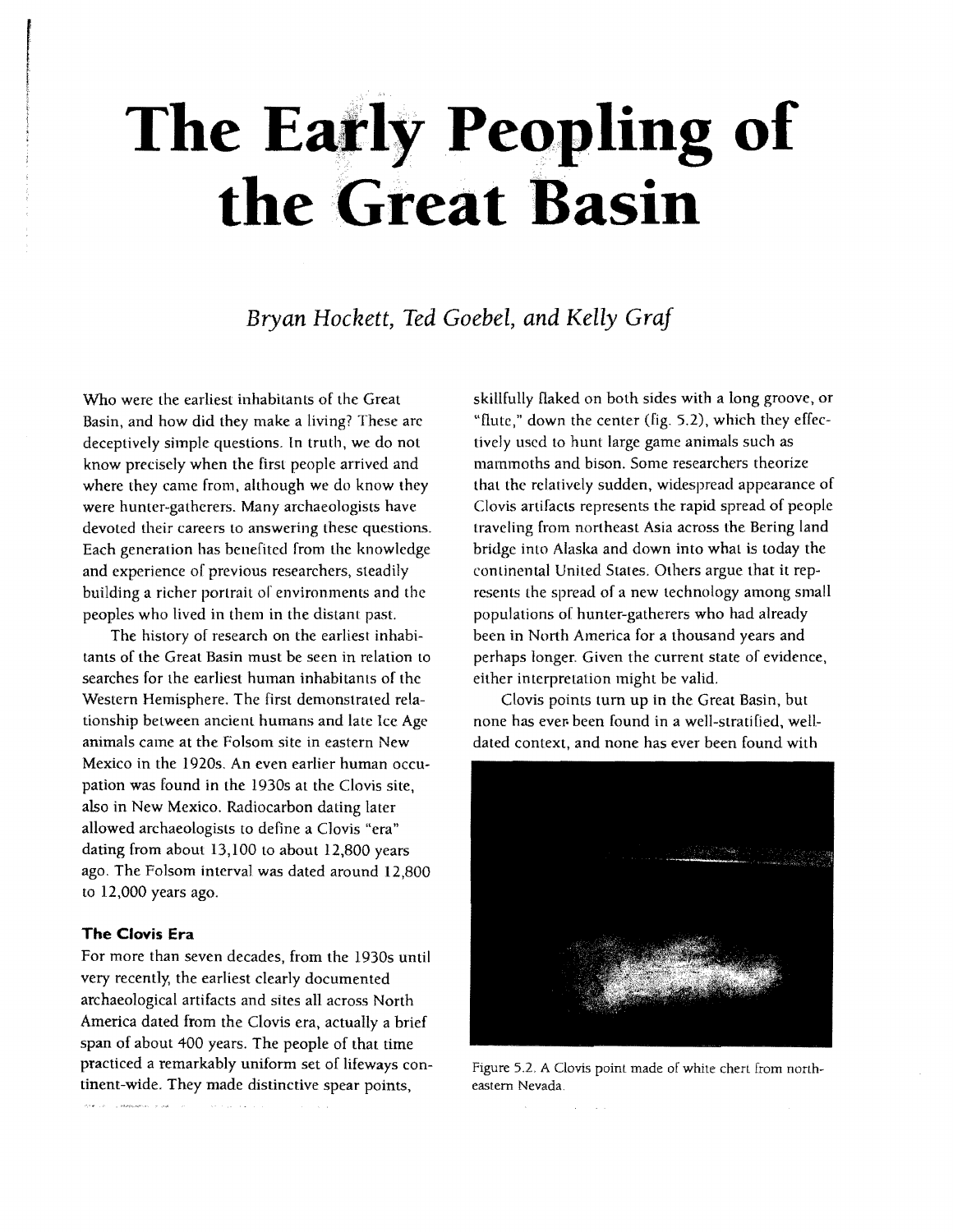

Figure 5.1. The Paisley Five-Mile Point caves in south-central Oregon. **In** 2005 archaeologist Dennis Jenkins found human coprolites in one of the caves that were radiocarbon dated to 14,300 years ago.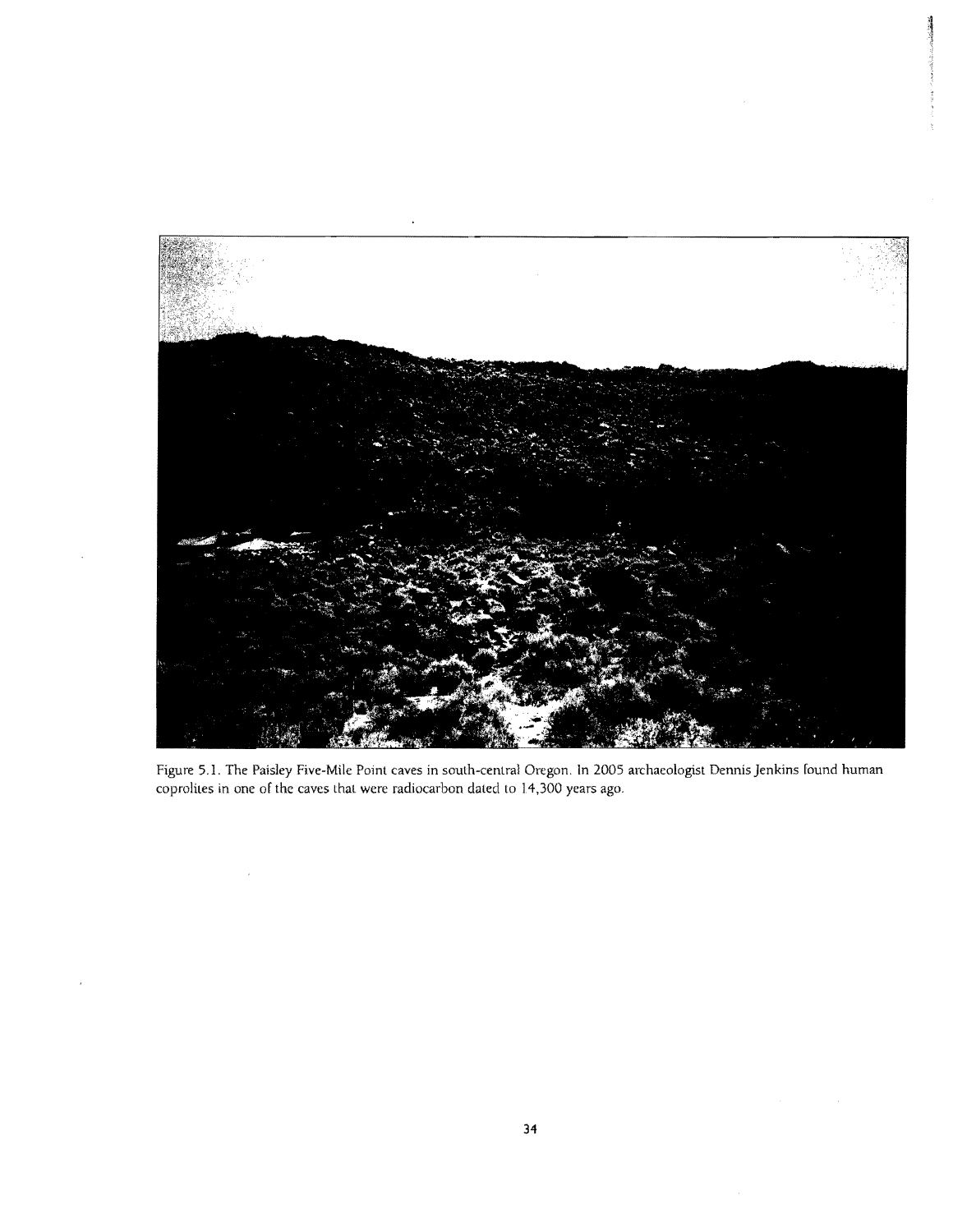the bones of now-extinct animals. This lack of context means that we don't really know when or how people used them. Even surface finds are exceedingly rare. Only two Clovis points have been found in Elko County. northeast Nevada, an area roughly the size of Massachusetts, Connecticut, and Rhode Island combined, despite more than three decades of intensive archaeological survey.

The scattered, isolated spear points suggest that Clovis hunters were few and spent little time in the Great Basin. Only a few "hot spots" of Clovis activity have been found-China Lake in southeastern California, Lake Tonopah-Mud Lake in western Nevada, the Dietz locality in south-central Oregon, and the upland basins of Long Valley and Jakes Valley in east-central Nevada (map 3). Why Clovis hunters were drawn to these places remains a mystery. Perhaps they were staging areas of some sort, as David Anderson suggests, places from which bands of hunter-gatherer explorers could search surrounding uncharted lands for rapidly disappearing herds of mammoths and other big game or for high-quality stone for tool manufacture. Their exploration of the Great Basin might have been short-lived and encouraged them to seek greener grasslands elsewhere, for reasons yet unknown.

Further clues that only a few nomads traversed the Great Basin during the Clovis era come from tracking the tool stones used to make Clovis points back to their places of origin. If we know where a tool stone came from, we can trace the movements of the people who carried it to the place where they abandoned a spear point or other implement made from that stone. Obsidian and other fine-grained volcanic rocks are especially useful for this purpose.

At the Jakes Depression site in east-central Nevada, for example, Clovis people discarded two broken fluted points of obsidian that originated in two different volcanic flows in southwestern Utahthose in Modena Canyon and Wild Horse Canyon. Surprisingly. another Clovis point made of Wild Horse Canyon obsidian was found at Blackwater Draw, a famous Clovis site nearly 1,000 miles away in eastern New Mexico. Perhaps the point is evidence of a very early, widespread trade network. Perhaps the same Clovis hunters who visited Jakes Depression some 13,000 years ago also visited

Blackwater Draw. Were they truly just passing through the Great Basin in search of mammoths and other big game animals, which they later found in abundance on the Llano Estacado of the southern Great Plains? We need to find more of their "calling cards," especially in buried contexts that can be radiocarbon dated, to answer these and other questions about Clovis people's transitory use of the Great Basin.

Buried Clovis sites likely do occur in the Great Basin, and archaeologists need to keep looking for them. The problem is that they may be so deeply buried under waterborne sediments that we cannot get at them with shovels and trowels, the conventional archaeological tools. Backhoes might solve the problem. At the Sunshine Well locality in eastcentral Nevada, Charlotte Beck and Tom Jones employed the services of a skilled backhoe operator to expose some late Pleistocene marsh sediments buried under many feet of gravel and sand. In one of the trenches they found a fluted point lying in stream gravels just below some wood charcoal that was radiocarbon dated to about 12,300 years ago. The point was not a typical Clovis fluted point. But the implication of the discovery is that the more we keep looking for and sifting through "old dirt," the better our chances of finding elusive, buried Clovis or even earlier sites that will tell us more about early peoples.

#### **Seeking Earlier Great Basin Peoples**

Archaeologists have sought clues to "pre-CloviS" people in North America for many decades. Many felt that the sophisticated stone tools of the Clovis culture should have had earlier, simpler precursors. In the Great Basin the search was coupled with a search for evidence of interactions between humans and big game animals. In the early 1930s Mark Harrington argued that artifacts uncovered in association with bones of extinct sloths at Gypsum Cave near Las Vegas and with bones of extinct horses and llamas at Smith Creek Cave in east-central Nevada suggested that early humans had hunted these longgone animals. The Gypsum Cave artifacts, however, were later radiocarbon dated to about 3,000 years ago, eight or nine millennia after sloths had last entered the cave. Later work at Smith Creek Cave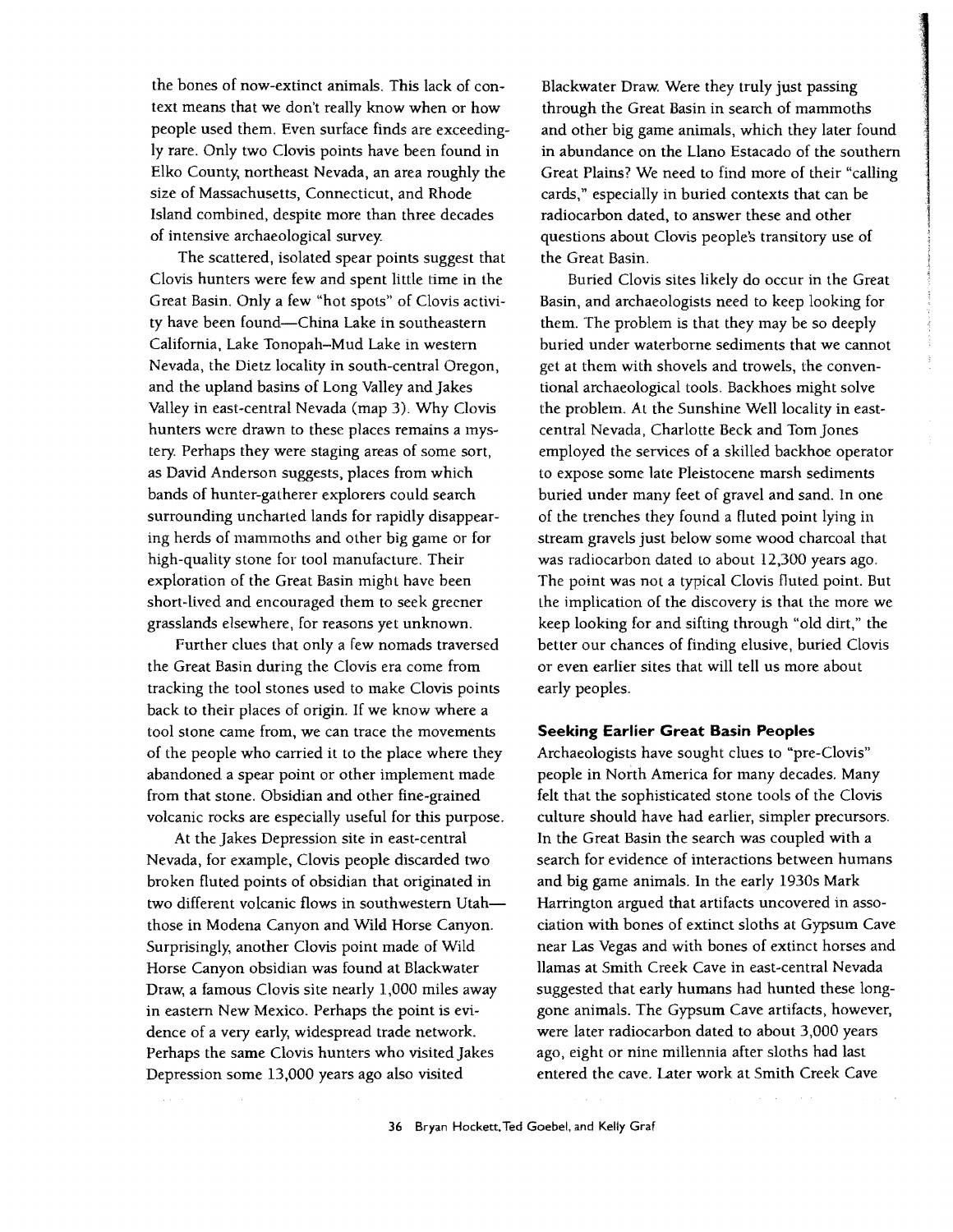failed to make a convincing case for humans having killed ancient horses and llamas there.

Luther Cressman conducted the first large-scale survey and excavation program in south-central Oregon between 1932 and 1940. He found stone tools and flakes beneath a thick layer of volcanic ash in Paisley Five-Mile Point Cave 3 (fig. 5.1). The ash came from the eruption of Mount Mazama, now dated to about 7,600 years ago but at the time thought to have been much earlier. just as astonishing was the apparent association of the early stone artifacts with bones of extinct horses and camels. Cressman interpreted this association to mean that early humans at Paisley Five-Mile Point had hunted now-extinct big game. Analysts have recently reexamined the surface marks and breakage patterns of the bones and believe that some of them were left in the cave by carnivores rather than humans.

Cressman also excavated Fort Rock Cave. Again he found evidence of human habitation before the eruption of Mount Mazama. Most interesting were dozens of intact sandals made of sagebrush bark. By 1951 one of these had been directly radiocarbon dated to about 11,000 years ago, establishing the Fort Rock sandals as the oldest footwear known anywhere in the world (see chapter 9).

Between 1949 and 1953, jesse jennings, of the University of Utah, led excavations at Danger Cave. The oldest occupation dates ranged between 12,000 and 13,000 years ago. Later research confirmed the date of the earliest hearths to be about 12,300 years ago. Although researchers found no bones of extinct animals in the cave, jennings concluded from the other bones dug up that the hunting of large game, mainly bighorn sheep, was the principal subsistence activity in early times.

In the early 1950s Phil Orr dug at Fishbone Cave in western Nevada and uncovered bones of now-extinct camels and horses. Other items included a bone awl apparently manufactured from a piece of a lower leg bone of a horse, a human burial, fragments of netting, and a stone tool. Pieces of juniper roots and bark from the cave were dated to about 13,200 years ago, suggesting that the earliest human occupants of Fishbone Cave had lived there at a time when they could have hunted now-extinct big game. Later radiocarbon dating of a piece of the

**Alan** 

 $\label{eq:1} \text{dist}(t) = \mathbb{E}\left[\left\{x\in\mathbb{R}^d\mid\mathbb{R}^d\right\}\right] \text{ for all }t\in\mathbb{R}^d.$ 

netting proved it to be only about 9,000 years old. Other fiber artifacts were dated to less than 8,000 years ago. The bone awl was directly dated to only 3,100 years ago, and a careful reanalysis suggested that it was made not of horse bone but of bighorn sheep bone. Today most archaeologists agree that the human burial and artifacts are at least 3,000 years younger than the extinct large animal bones.

Archaeologists continued to search vigorously for early humans in the Great Basin in the 1960s and 1970s. Stephen Bedwell returned to Fort Rock Cave, Alan Bryan led several expeditions to Smith Creek Cave, and Richard Shutler led a large team of scientists in thorough investigations of Tule Springs near Las Vegas. At Fort Rock Cave, Bedwell reportedly found charcoal from campfires associated with artifacts lying on ancient lake gravels. The charcoal was an astonishing 15,200 years old. But Bedwell's excavation methods left little clear evidence that would allow experts to judge whether the charcoal and the artifacts were really closely associated with each other.

At Smith Creek Cave, Bryan uncovered charcoal and artifacts lying alongside llama hair. Charcoal [rom hearths was dated between 12,000 and 13,200 years ago, whereas the llama hair dated between 13,000 and 16,000 years ago. Bryan argued that humans might have hunted these small camels as early as 16,000 years ago, but most archaeologists think the hair and artifacts were mixed together by natural forces, perhaps by burrowing marmots. The human use of Smith Creek Cave probably dates more recently than 12,700 years ago, although it might have begun as early as 13,200 years ago.

In the 1930s Mark Harrington claimed to have found human artifacts and extinct animal bones at Tule Springs. Richard Shutler's later Tule Springs studies failed to produce clear evidence that humans lived along Las Vegas Wash before 12,000 years ago or were associated with any extinct forms of animals. But the project did yield much new information about the Pleistocene environments of the Great Basin.

After seven decades of searching for Clovis or earlier sites that could be dated, Great Basin archaeologists recently found what appears to be good evidence for a pre-Clovis human population. Dennis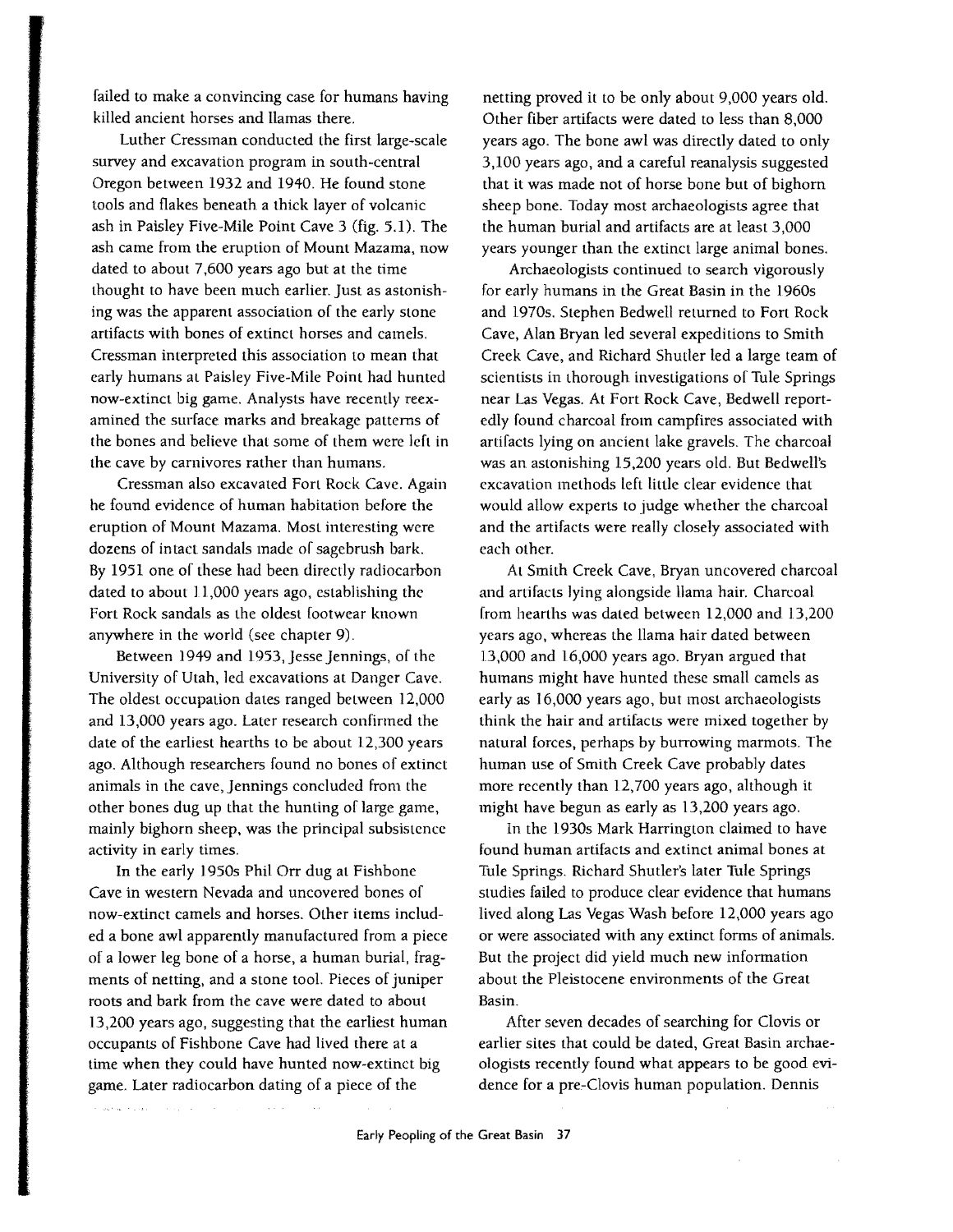

Figure 5.3. Typical stemmed projectile points dating to the Paleoarchaic period. Such points are found throughout the Great Basin.

Jenkins, of the University of Oregon, in 2005 unearthed human coprolites (dried feces) from Paisley Five-Mile Point Cave 5 in south-central Oregon that were dated by accelerator mass spectroscopy to about 14,300 years ago, at least a thousand years before Clovis times. DNA analysis suggests that the person who used the Paisley caves for a latrine so long ago had recently eaten bison meat-at last some evidence that ancient Great Basin residents preyed on big game.

The search for the earliest human inhabitants of the Great Basin has been long and frustrating. Excitement over new finds has repeatedly given way to disappointment once those finds received closer scrutiny. But that is the nature of scientific research. New data are collected, hypotheses are advanced to account for those data, and both are subjected to rigorous testing in light of current theories. In 2008 that process was under way for the Paisley find. Close scrutiny by Jenkins and his team and other archaeologists and specialists was intended to determine the scientific validity of the find. If validated, it would be the first clear evidence that people hunted big game in the Great Basin as much as 1,000 years before Clovis times.

#### **A Picture Emerges:The Paleoarchaic Period**

Despite the unanswered questions in pre-Clovis and Clovis archaeology; the past 70 years of research have produced a great deal of knowledge about the early inhabitants of the Great Basin after the Clovis era, between about 12,700 and 8,500 years ago. Most archaeologists refer to this time as the Paleoarchaic period.

Paleoarchaic people lived in a world very different from that of today. The Great Basin was considerably cooler and wetter then, and small lakes and shallow marshes covered many valley floors. Sagebrush was even more prevalent than it is now, and pinons and junipers grew at lower elevations. Cooladapted small animals such as pikas and marmots lived in more places and at lower elevations than they do today.

Paleoarchaic people left many more clues about their lives than did those who came before them. They manufactured several styles of large, stemmed projectile points (fig. 5.3), quite unlike the earlier Clovis points. Archaeologists call these points by a number of different names, but most have a narrow leaf shape, distinct shoulders at the base end. and square to tongue-shaped stems-the part inserted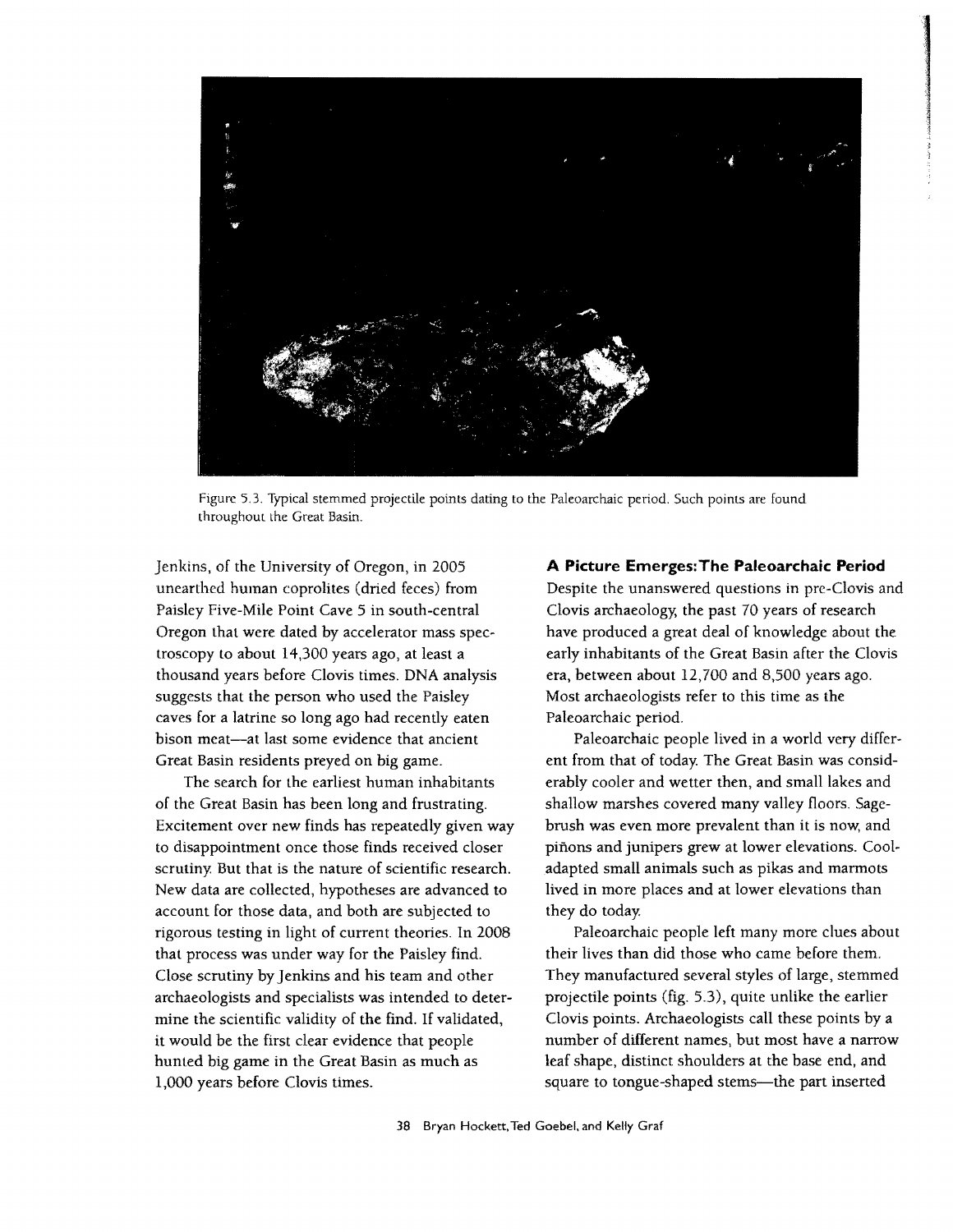#### **Mysterious Crescents Eugene M. Hattori**

i

**If the Constitution of the Constitution of the Constitution of the Constitution of the Constitution of the Constitution of the Constitution of the Constitution of the Constitution of the Constitution of the Constitution o** 

I

I

Chipped stone artifacts called crescents (fig, 5.4) are relatively common in Great Basin archaeological sites older than 7,000 years ago. but we have no idea why, We lack convincing evidence for the crescents' function. despite some creative speculation.



Figure 5.4. Crescents, Object on left is 2.5 inches long.

Crescents are found only in western North America. from central Washington to southeastern California and eastward to Arizona. Adding to the puzzle. they are found on the Channel Islands off California and near Santa Barbara along the Pacific Ocean, The greatest concentration by far is in the Great Basin. and the majority come from sites near former wetlands, Some sites. such as the Sunshine Well locality in Nevada, have yielded dozens of examples.

Some crescents are shaped roughly like a butterfly in outline (fig. 5.5), but most have a true crescent shape. The "wings" on either side are usually sharp, whereas the central "body" was intentionally dulled. People at the time frequently dulled the bases of projectile points to prevent

into a spear shaft for hafting (see fig. 6.2). The lypical stone tool kit also included chipped stone scrapers for tasks such as hide working, sharppointed gravers for incising wood or bone, and knives, possibly including the enigmatic artifacts known as crescents. Dry caves and rockshelters have preserved a wealth of textiles dating to this



Figure 5.5. "Winged" crescent. Maximum width 2.4 inches.

their edges from cutting the thong or cord that bound them to a spear or dart, So we are fairly certain that crescents were bound to another element. possibly a shaft or handle,

Crescent wing edges, however, were not clearly meant for cutting. We have no good evidence of edges being damaged from use or being resharpened. People often did resharpen projectile points during the Paleoarchaic period, so we know what that looks like. Faced with these puzzles. researchers have proposed that the crescents might have been any of a lot of things: projectile points mounted at an angle meant to stun water birds. knives for cutting tule stalks. scrapers for peeling roots. side blades mounted on sickles or throwing sticks. fish gouges, scalpels. and ornaments.

Crescents drop out of the archaeological record after about 7,000 years ago. Perhaps the drying of the marshes had something to do with their disappearance; possibly their makers left the region. Was the crescent replaced by another tool? Was its function no longer needed? Whatever the case, the utility of crescents was lost to later people. as it is to us today.

period, including mats made in a unique diamondshaped plain weave, basketry, sandals, rabbit-skin blankets, cordage, rope, string, and netting fragments. Bone tools include awls, needles, and flakers, pointed tools used to push small flakes off stone implements. Obviously, Paleoarchaic residents of the Great Basin were well equipped to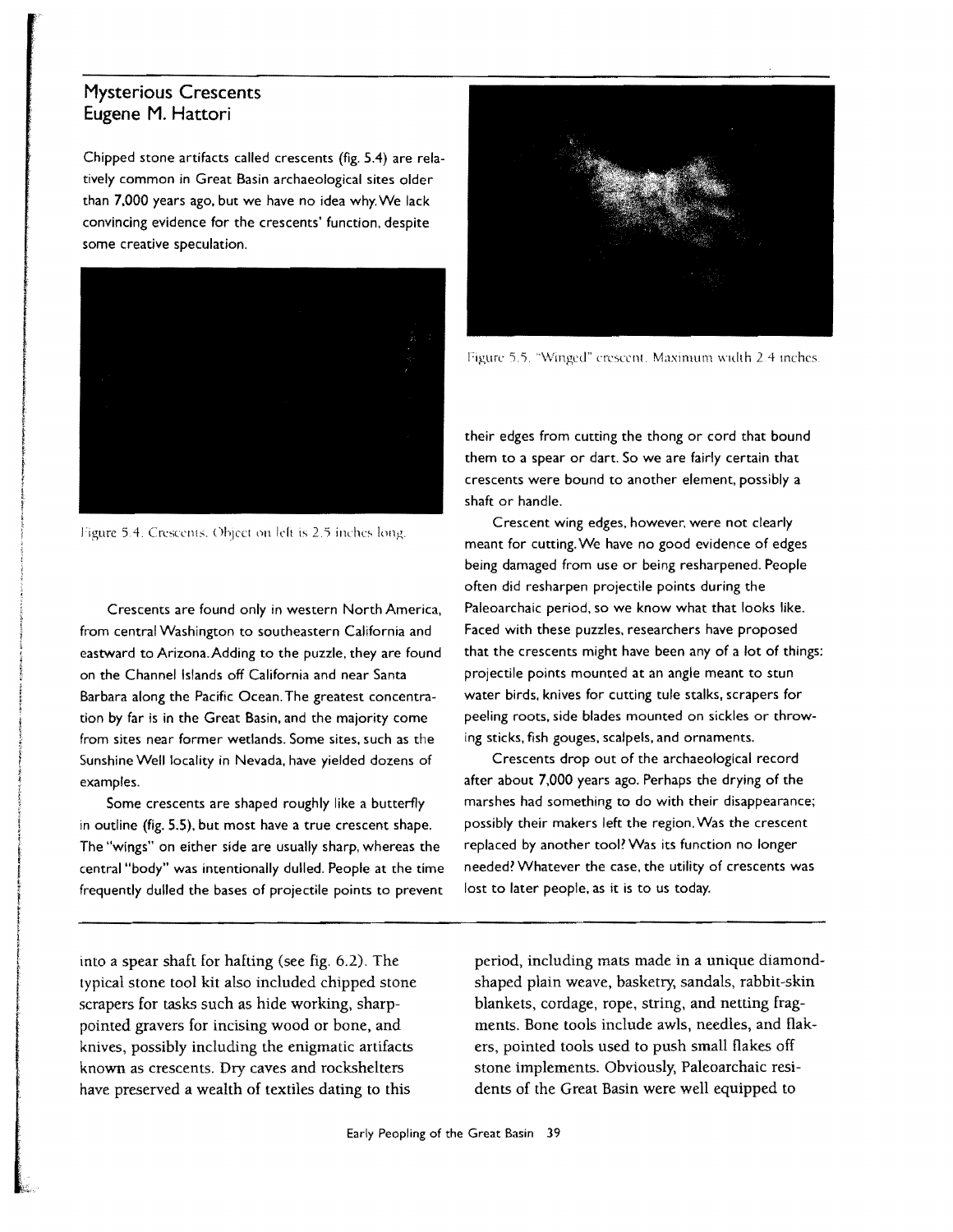capture and collect a large variety of animals and plants and turn them into food, clothing, and tools.

In the 1970s Stephen Bedwell proposed a "Western Pluvial Lakes Tradition" to explain the hunting and gathering practices of Great Basin people living in caves near lakes and marshes, such as Fort Rock Cave. He envisioned people "tethered" to marsh habitats, exploiting a diversity of resources including waterfowl and fish for food. We now know that Bedwell's describe the subsistence practices of the earliest residents of the Great Basin. It is true



Figure 5.6. Entrance to Bonneville Estates Rockshelter, eastern Nevada. concept is too narrow to

that waterfowl and fish bones are found at several early sites, some dating to 11,000 years ago. According to David Madsen, as many as 500 ancient sites may lie alongside and near the terminus of the Old River Bed in the Bonneville Basin in Utah, where marshlands existed before 9,500 years ago and waterfowl and fish would have been abundant.

But we also find Paleoarchaic stemmed points in upland habitats, where resources such as deer and bighorn sheep, chokecherries, currants, and rose hips were plentiful. Clearly people did not rely solely on the marshes for their survival. Recent excavations at Bonneville Estates Rockshelter in eastern Nevada (fig. 5.6), led by the three of us, have shown that people hunted deer, bighorn sheep, pronghorn, jackrabbit, and sage grouse and collected grasshoppers for food between 12,800 and 11,000 years ago. Open-air sites in Buffalo Flat in the greater Fort Rock Basin, Oregon, area also offer abundant evidence that people hunted jackrabbits before 9,500 years ago.

Plant remains do not preserve as well as animal bones, and their presence in early cave and rockshelter sites does not necessarily mean that humans consumed them. Charred seeds of rice grass and dropseed sandgrass were found in some of the

early hearths in Bonneville Estates Rockshelter. But none of the seeds appears to have been ground for meal, and indeed we find few grinding tools in Paleoarchaic sites. It is possible that pack rats brought these seeds into the shelter and they were later charred by fires built above them.

There is little reason to doubt, however, that humans played some role in collecting the plants whose remains are excavated from hearths at many open-air sites in the Great Basin. An open-air site far from any ancient marsh has produced such evidence. At the Paulina Lake site, 30 miles north of Fort Rock Cave, chokecherry pits, sedge seeds, and edible fruit tissues were extracted from a hearth dated to about 10,200 years ago. Like the Bonneville Estates animal remains, the Paulina Lake plant finds demonstrate that Paleoarchaic people frequented upland habitats and did not collect solely lowland marsh foods.

The concept of early people being "tethered" to marshes does not fit what we now know about Paleoarchaic settlement patterns. The people who left stemmed points here and there across the Great Basin were nomads who did not live at anyone place for long. Most of their sites are small scatters of just a few stone tools and associated waste flakes. Even large sites with hundreds of stone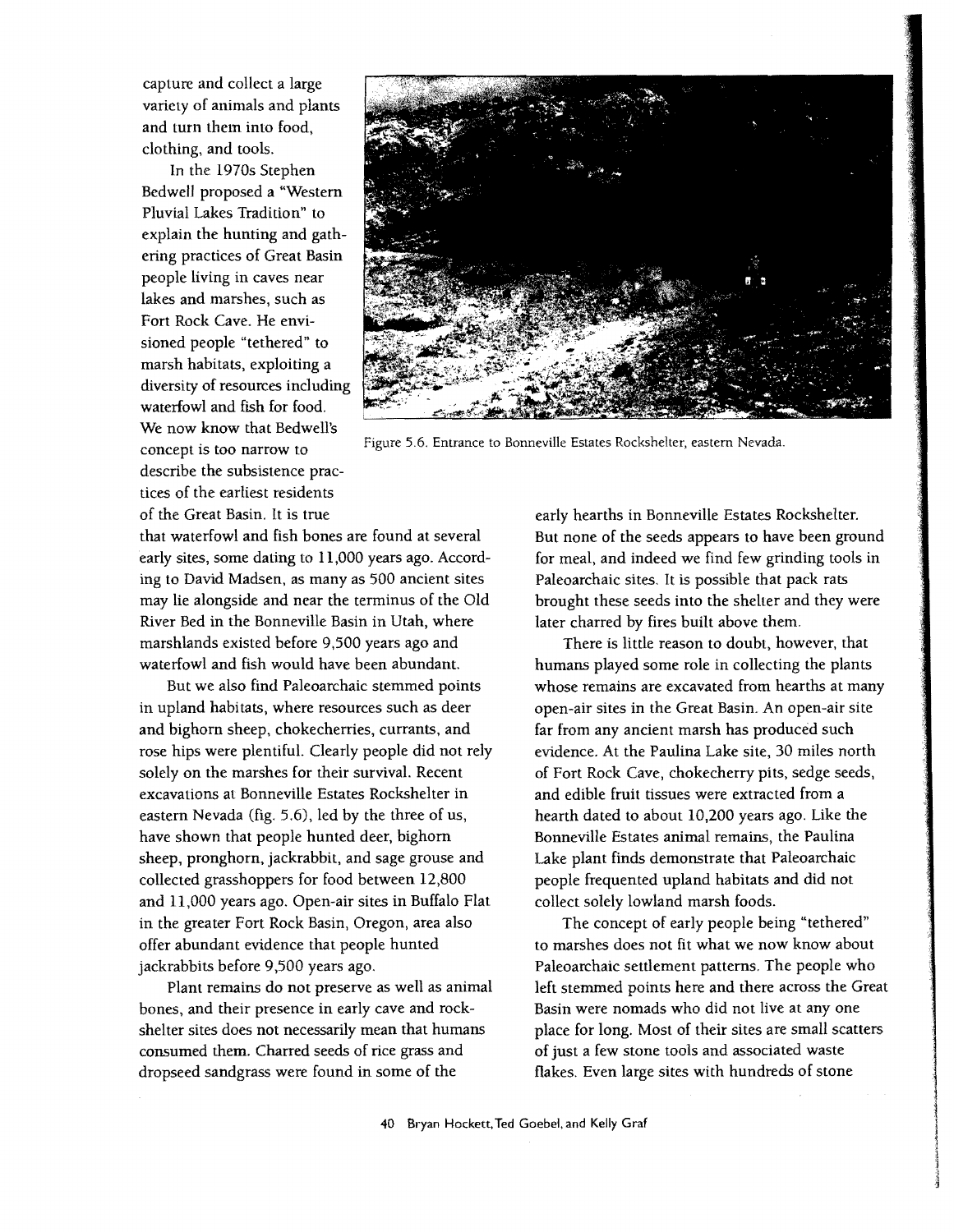

Figure 5.7. Diagram of structure at Paulina Lake site, eastern Oregon. Materials from the structure were dated between 8,460 and 9,060 years ago.

tools, such as the Sadmat, Coleman, and Parman localities in western Nevada, seem to be the results of repeated short stays, not of long-term residence. People made many of their tools well in advance of using them and carried them from place to place as they traveled long distances. In the central Great Basin, researchers have found that obsidian and rhert tool stone was traded or carried for hundreds of miles along the region's north-south-trending valleys.

Although Paleoarchaic dwelling structures are extremely rare, one has been excavated at Paulina Lake. The structure had a hearth at its center and live charred posts that formed a semicircular outline (fig. 5.7). The living floor appeared to have heen cleared of stones but was not dug into the ground. The structure probably was a simple windhreak or wickiup-style hut, lightly constructed.

The contents of the hearththe seeds and fruit already mentioned-imply that people used it during the summer.

It seems clear that the Paleoarchaic people of the Great Basin before 8,500 years ago were mobile hunter-gatherers who used the many Great Basin environments and ate a wide variety of foods including marsh-related animals, large and small terrestrial animals, and plants. This far-ranging lifestyle based on a diverse diet did not last. Things were about to change dramatically.

#### **The Transition to the Archaic Period**

The climate of the Great Basin warmed steadily after about 12,000 years ago, and by about 9,500 years ago this warming significantly affected the basin's residents. Several important cave sites that contain thousands of

bones of rodents, rabbits, hares, and pikas deposited by predatory birds such as owls record a dramatic shift in animal populations. Much of this shift was complete by 9,500 years ago. The shift from a cool, wet climate to a warm, indeed hot climate forced some types of animals out and made the region hospitable to others. Cool-loving small mammals had disappeared by 9,500 years ago from Homestead Cave in the vicinity of the Great Salt Lake. Similar evidence of change was found at Pintwater Cave, north of Las Vegas (fig. 5.8), where the hot climate was probably coupled with heavier summer rains. These warm but seasonally wet conditions led to the spread of modern Mojave Desert lizards such as the chuckwalla and the desert iguana into southern Nevada from their ranges to the south.

This warming trend lasted for more than 3,000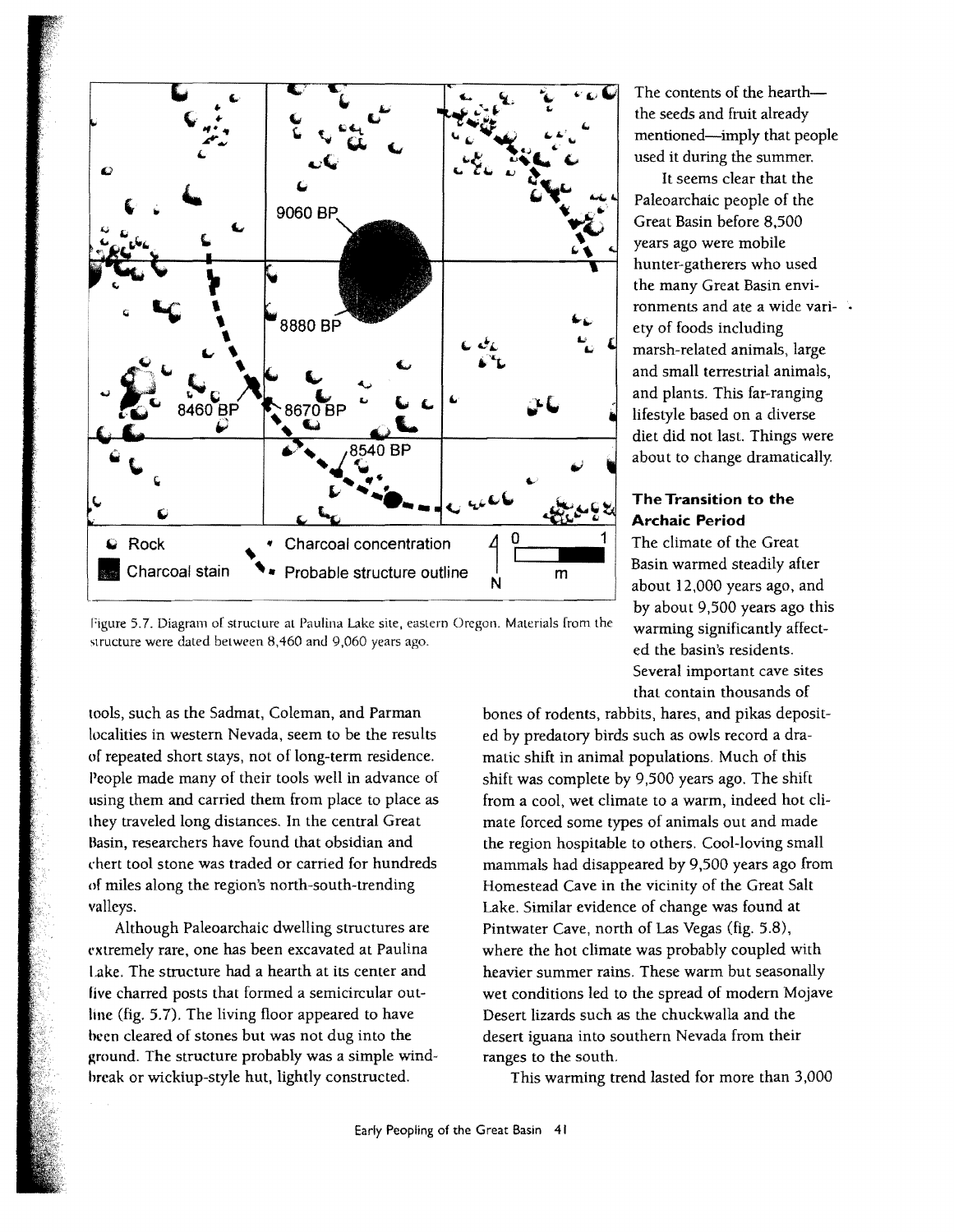years, although short periods of cooler or wetter climate developed at approximately thousand-year intervals, around 8,000, 7,000, and 6,000 years ago. Archaeologists are only now beginning to fully comprehend the complexities of this climatic phase, called the Altithermal, as well as its effects on humans.

We know that by  $8,500$  to  $8,000$ years ago, Great Basin people no longer made the large stemmed projectile points that characterized the early Paleoarchaic period. Instead, they made notched points-specifically, large sidenotched varieties-for the first time (fig. 5.9). They largely abandoned the driest parts of the Great Basin, such as the central portions of Nevada. Other areas, such as the Fort Rock Basin of south-central Oregon, continued to be inhabited regularly. A few sites, such as Bonneville Estates Rockshelter, reflect intermittent, short-term occupations during times of relatively cooler or wetter climate, followed by long abandon-Figure 5.B. Pintwater Cave, southern Nevada. ments during warmer, drier times.





Figure 5.9. Side-notched projectile points, characteristic of the early Archaic period in the Great Basin.

42 Bryan Hockett,Ted Goebel. and Kelly Graf